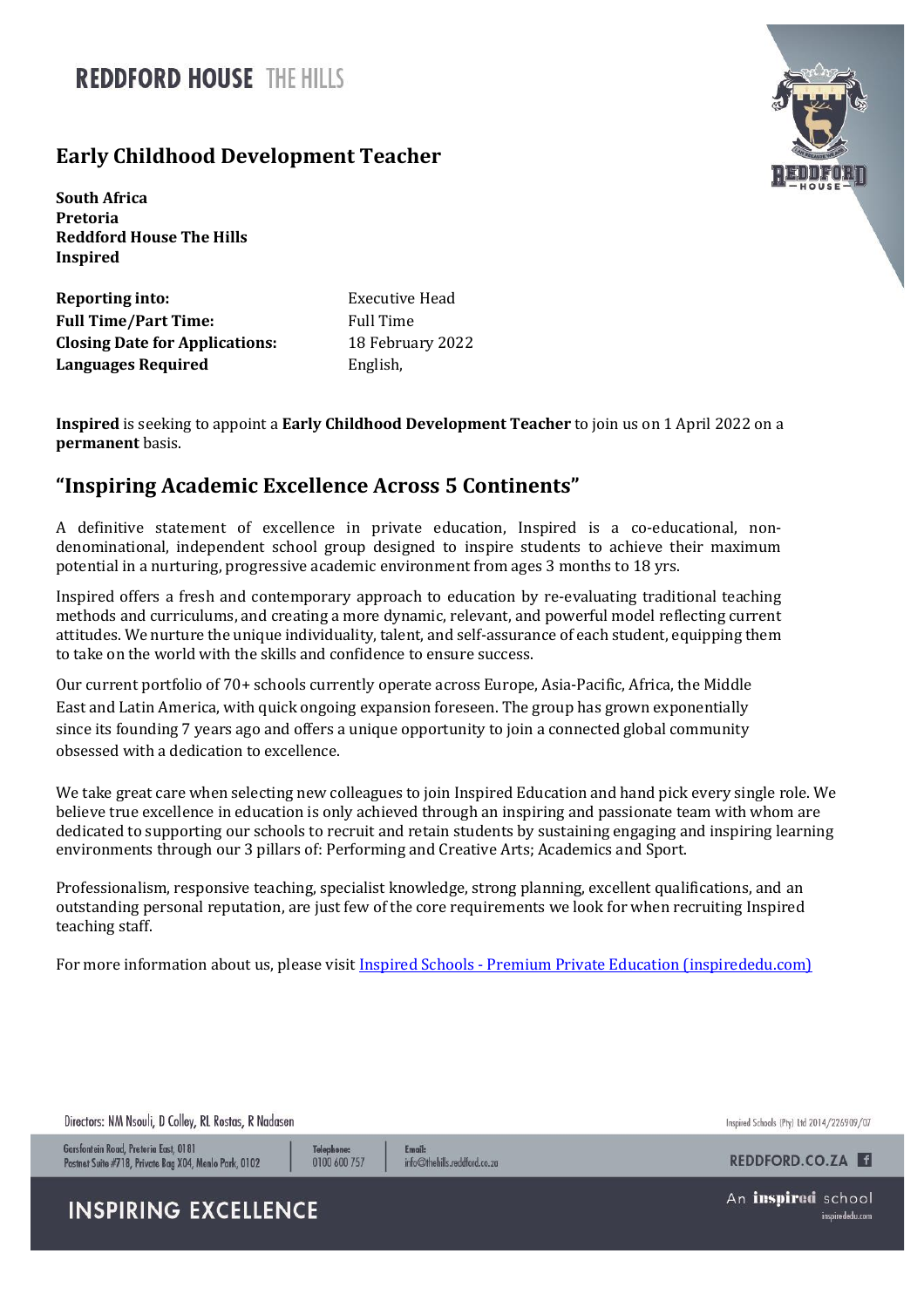# **REDDFORD HOUSE THE HILLS**

## **OUR SCHOOL**



Reddford House The Hills is uniquely situated in The Hills Game Reserve Estate – an upmarket, secure residential estate, which includes a game reserve stocked with several species of antelope and zebra.

Lateral thinking, comprehension and innovative application of skills and concepts form the three pillars of the Reddford House approach to education. The professionally designed interiors enhance this vibrant, joyful Reddford House educational approach. Our dynamic teachers strive to shape inquiring minds and develop young talent and are selected for their specialist knowledge, excellent qualifications, outstanding reputations, and rapport with students.

At the Reddford House The Hills we strive to create well balanced students, who are happy and confident in themselves, ready to take on the future. Our dynamic teachers are handpicked to inspire exceptional learning experiences. At Reddford House The Hills we are committed to inspiring academic, cultural and sporting excellence.

## **WHY APPLY**

#### **"Be at the forefront of International Education"**

When you join Inspired, you become part of a unique global community of passionate professionals, with unrivalled access to extensive guidance, support and advice all focused on creating a culture of excellence in education.

#### **WHAT WE OFFER**

- The most collaborative environment, at every level, that you will find anywhere.
- Excellent resources
- Excellent professional development within the Inspired group and a global network of over 70 schools to learn alongside
- At the leading edge of independent school thinking.
- A culture of excellence.
- Network of opportunities &
- Competitive package.

#### **ROLE SUMMARY & JOB PURPOSE**

- To adopt a holistic view to students in their care, promoting the general progress and well-being of individuals and of any class or group assigned to them.
- To create a positive learning environment and motivate students to achieve their full potential

| Directors: NM Nsouli, D Colley, RL Rostas, R Nadasen                                                                         |                                        | Inspired Schools (Pty) Ltd 2014/226909/07 |
|------------------------------------------------------------------------------------------------------------------------------|----------------------------------------|-------------------------------------------|
| Garsfontein Road, Pretoria East, 0181<br>Telephone:<br>0100 600 757<br>Postnet Suite #718, Private Bag X04, Menlo Park, 0102 | Email:<br>info@thehills.reddford.co.za | REDDFORD.CO.ZA                            |
| <b>INSPIRING EXCELLENCE</b>                                                                                                  |                                        | An inspired school<br>inspirededu.com     |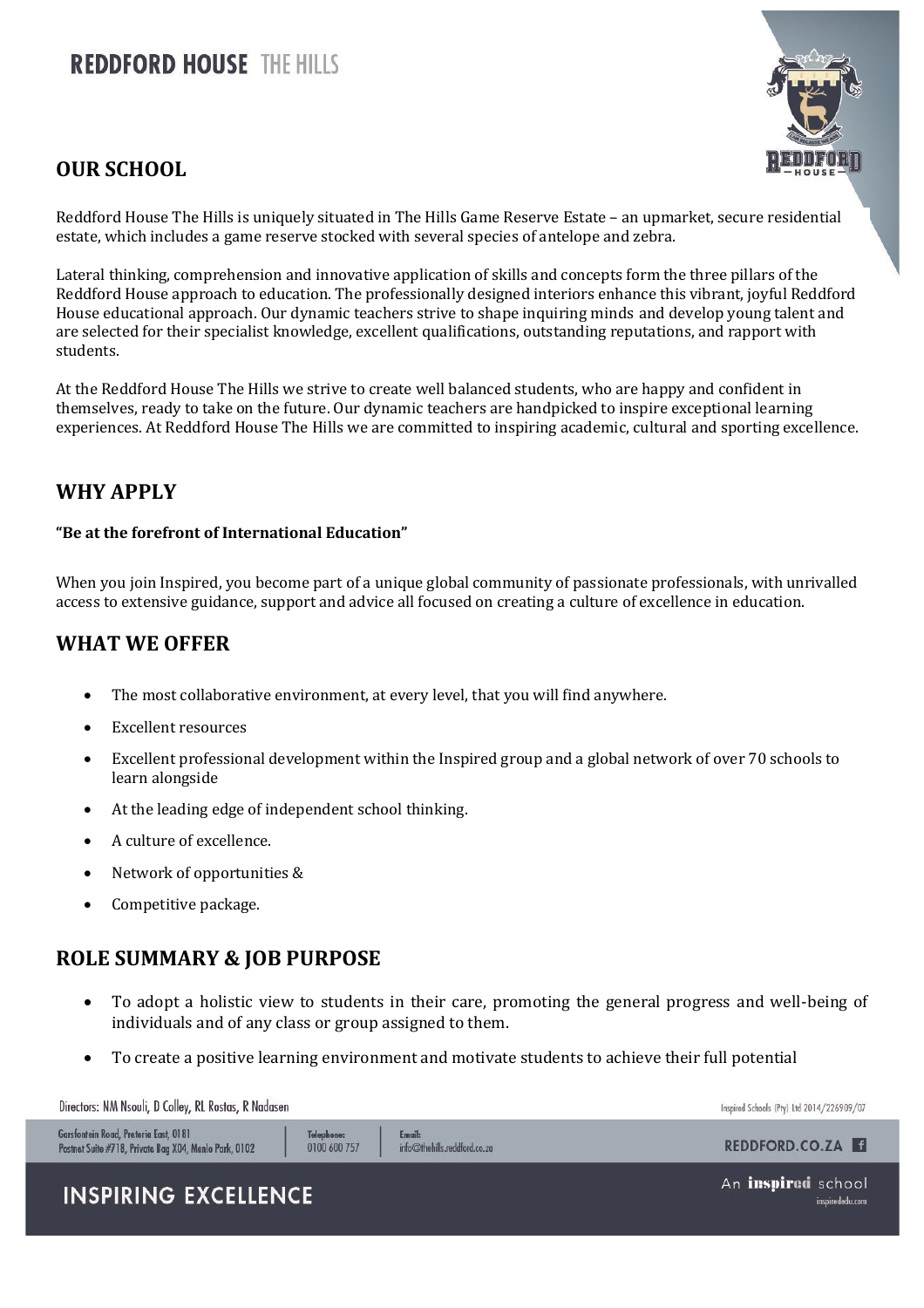# **REDDFORD HOUSE THE HILLS**

### **ROLE RESPONSIBILITIES**

This position will be responsible for the following:

- Plan, prepare and present interesting and exciting lessons.
- Establish a teaching environment that is nurturing, and which promotes engaged learning.
- Behave in a professional manner regarding punctuality, behaviour, standards of work and students' homework.
- Evaluate, reflect on, and refine teaching practice.
- Be open to continuously develop ones teaching through personal and school wide professional development.
- Teach extra lessons, when required, on two afternoons per week.
- Produce resources of a high standard for students.
- Respond to e-mails and telephone messages from parents within 24 hours.
- Show loyalty to all facets of Reddford House.
- Attend all special occasions at the discretion of the relevant Head.
- Set and mark exams and all other forms of student evaluation.
- Write report comments.
- The post holder is required to undertake any other reasonable tasks that the School Head/line manager determine.

Whilst every effort has been made to explain the main duties and responsibilities of the post, each individual responsibility undertaken may not be identified. The duties outlined above are not intended as a restrictive list and may be extended or altered to include other tasks that are commensurate with the role as directed Senior Management.

#### **WHAT WE'RE LOOKING FOR**

|                                                                                                                              | <b>ESSENTIAL</b>                                                                                                                                                                                                                                                                                                                                                                                  | <b>DESIRABLE</b>                           |
|------------------------------------------------------------------------------------------------------------------------------|---------------------------------------------------------------------------------------------------------------------------------------------------------------------------------------------------------------------------------------------------------------------------------------------------------------------------------------------------------------------------------------------------|--------------------------------------------|
| <b>Inspired Required</b><br><b>Teaching Standards</b><br>A full outline of Teaching<br>standards are available on<br>request | Able to set clear expectations and stretching goals<br>Adaptable teaching style incorporating feedback<br>A depth of understanding in the relevant subject area<br>Ability to judge learning effectiveness<br>Excellent preparation and planning<br>Assessment of student outcomes and feedback to enhance performance<br>Genuine care and attention for the highest standards of student welfare |                                            |
| <b>Skills and previous</b><br>experience                                                                                     | A minimum of 2 /3/4/5 years'<br>experience with students in a<br>secondary school and post 16<br>Confidence with use of ICT in<br>teaching                                                                                                                                                                                                                                                        | Previous experience with IEB<br>Programmes |
| <b>Qualifications and</b><br><b>Accreditations</b>                                                                           | University degree in<br>appropriate subject<br><b>Certified Teaching Status</b><br>Appropriate right to work                                                                                                                                                                                                                                                                                      |                                            |

Directors: NM Nsouli, D Colley, RL Rostas, R Nadasen

Inspired Schools (Pty) Ltd 2014/226909/07

| Garstontein Koad, Pretoria East, 0181                 | Telephone:   | <b>Email:</b>                   | REDDFORD.CO.ZA                               |
|-------------------------------------------------------|--------------|---------------------------------|----------------------------------------------|
| Postnet Suite #718, Private Bag X04, Menlo Park, 0102 | 0100 600 757 | $info@$ thehills.reddford.co.za |                                              |
| <b>INSPIRING EXCELLENCE</b>                           |              |                                 | An <b>inspired</b> school<br>inspirededu.com |